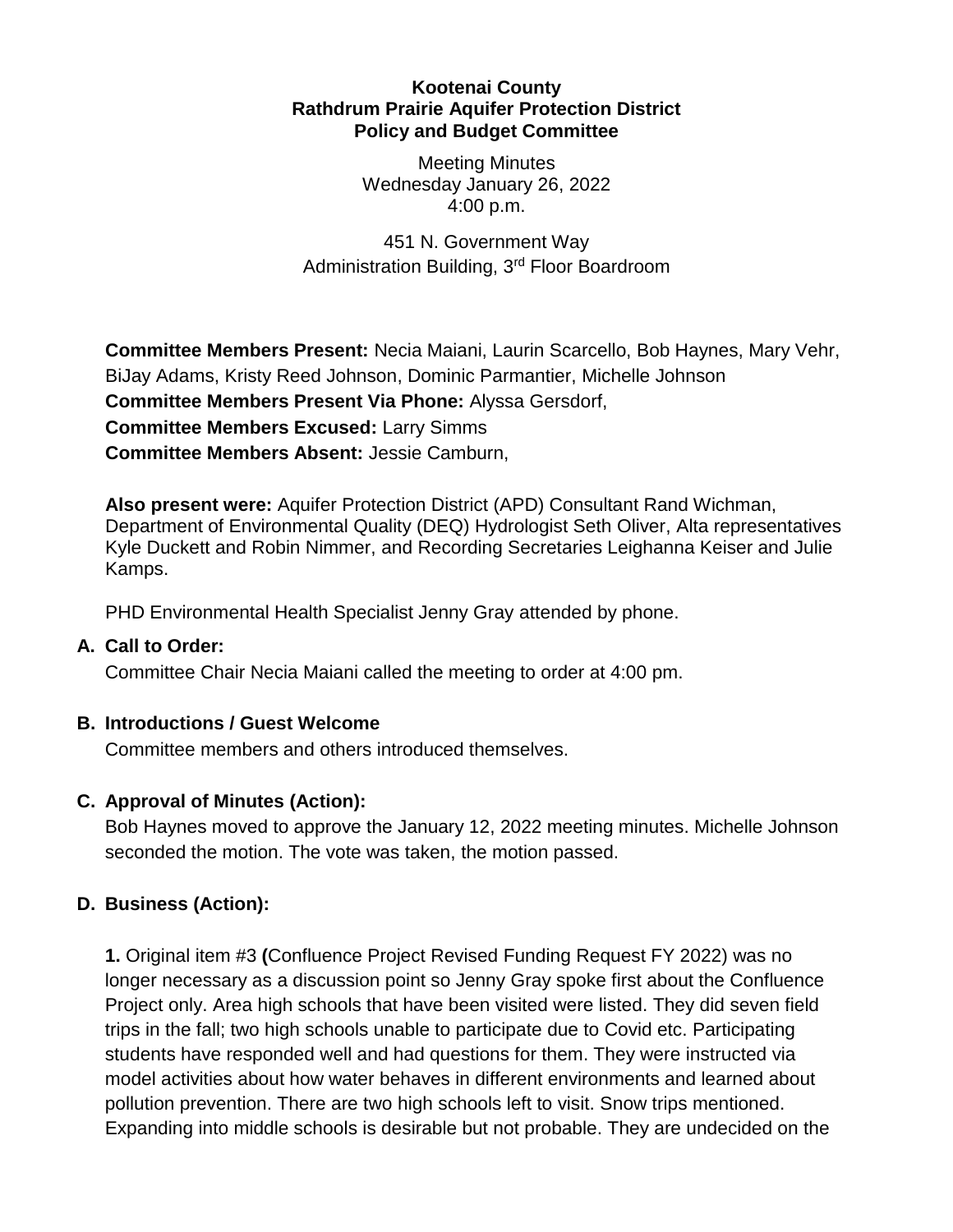water summit but will update the Board and will possibly be looking for project judges. Sharon Bosley was hired by U of I as STEM outreach. Seth Oliver reviewed his and Ms.Gray's presentation to students and mentioned that they were able to add Post Falls High School this year.

# **2. Presentation of Critical Recharge Area by Kyle Duckett, Cartographer and Robin Nimmer, Hydrogeologist from Alta Science & Engineering**

(Originally #1 on the agenda**.)**

**Part 1** - Investigation looked into Critical Aquifer Recharge Areas using a flood plain based boundary. Points made during presentation: looked at zoning north & south of Hwy 53, looked at potential contaminants in the area, and examined what materials and activities occur. Regarding the second step of the project, they will determine if the approach makes sense and if a flood occurs, what are the possible results.

**Part 2** – Reviewed the infiltration investigation of the 23 acres, shared infiltration and streamflow data.

**Path forward options**: Improve survey and streamflow data, designated setback or weighted model; use a combined approach.

**Next step**: Collect field data. It was recommended by the Board that Alta return for another presentation including topo. Motion made by Bob Haynes to have DEQ return to Alta to scope area of work, then refine presentation. Kristy Reed Johnson seconded the motion and it passed unanimously.

**Consensus:** Need more data and better topography, could use drones to get topo data, no restrictions on airspace.

There was a discussion about past flooding from Hauser Creek onto surrounding areas. Parcel of interest (when combined is about 23 acres) but are not sure if this could handle the discharge of Hauser Creek. Mr. Haynes will research USGS historical records on Hauser Creek.

Rand Wichman mentioned that he could possibly provide boundaries but thinks arial photos would be better. BiJay Adams suggested combining the two efforts. Alta has a surveyor and Robin Nimmer will get a cost for the Board on a topo and updated model. Ms. Maiani suggested having legal at our next meeting and Ms. Reed Johnson asked if recommendations from the board might be the way to go. Mr. Haynes made a motion that they request DEQ use Alta to do the survey of the area. Ms. Reed Johnson seconded the motion. Dominic Parmantier asked what the scope of the survey would be and Ms. Reed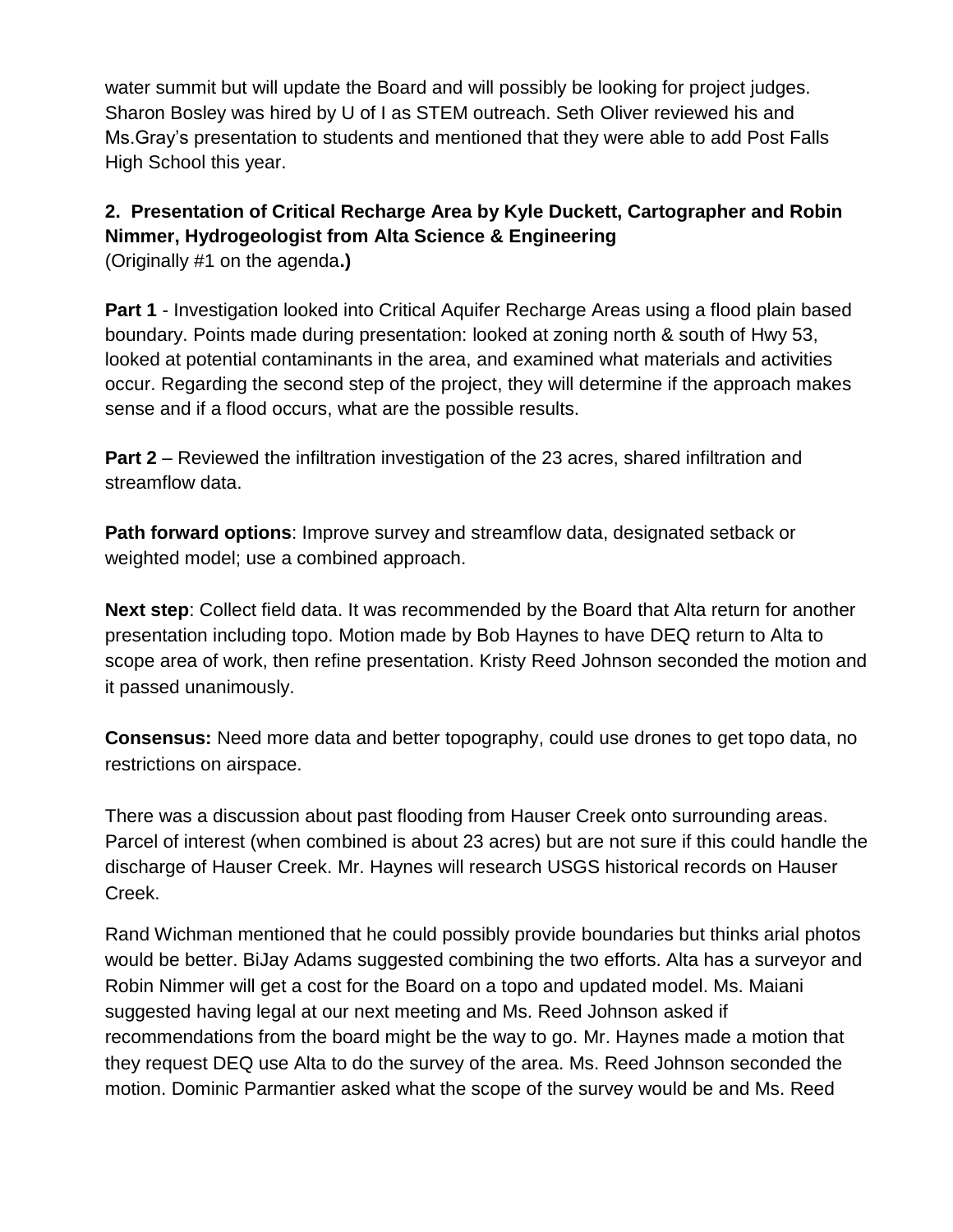Johnson asked how it would impact Hauser Lake or Hwy 53. The need for a stream gauge was discussed. Mr. Haynes will bring research on this to the next meeting.

# **3. Special Project Updates – Rand Wichman**

Rand Wichman reported that he has the text amendment ready to go but will need to re-visit when a boundary is defined.

## **4. FY Funding Request Deadline**

March 4 is funding request deadline.

## **5. Press Release for Funding Applications**

BiJay Adams brought up the idea of having a press release in order to share with the public what APD does and who they are. Press release could also include criteria for a funding app. Mary Vehr suggested using the County Facebook page for updates. Jonathan Gillham can send to CDA Press and add to Facebook. Website updates are also needed.

The Agrimet funding request was received. The APD fund balance is 1,044,810.59; must allocate to capital projects. It was suggested that Rand Wichman help facilitate with scope of projects and quantify easement acquisitions. Ms. Vehr said clear communication on what APD needs is necessary. Laurin Scarcello suggested a wish list of three items.

## **6. Board Positions**

Necia Maiani– Chair BiJay Adams – Vice-chair Dominic Parmantier - Treasurer Alyssa Gersdorf - Secretary

## **7. Subcommittee Assignments**

Necia Maiani shared responsibilities of positions and described committee assignments. Topics of discussion included Board members making a priority list for their committee, using a consultant to lead through master plan process, and the urgency of a master plan workshop.

New committee members listed as follows:

- Budget Necia Maiani, Michelle Johnson, Dominic Parmantier
- Work Program Elements BiJay Adams, Mary Vehr, Bob Haynes, possibly Larry Simms also
- Public Education Kristy Reed Johnson, Laurin Scarcello, Necia Maiani possibly
- Jim Hudson Memorial Mary Vehr
- Critical Recharge Area BiJay Adams, Kristy Reed Johnson, Alyssa Gersdorf, Bob Haynes, Mary Vehr